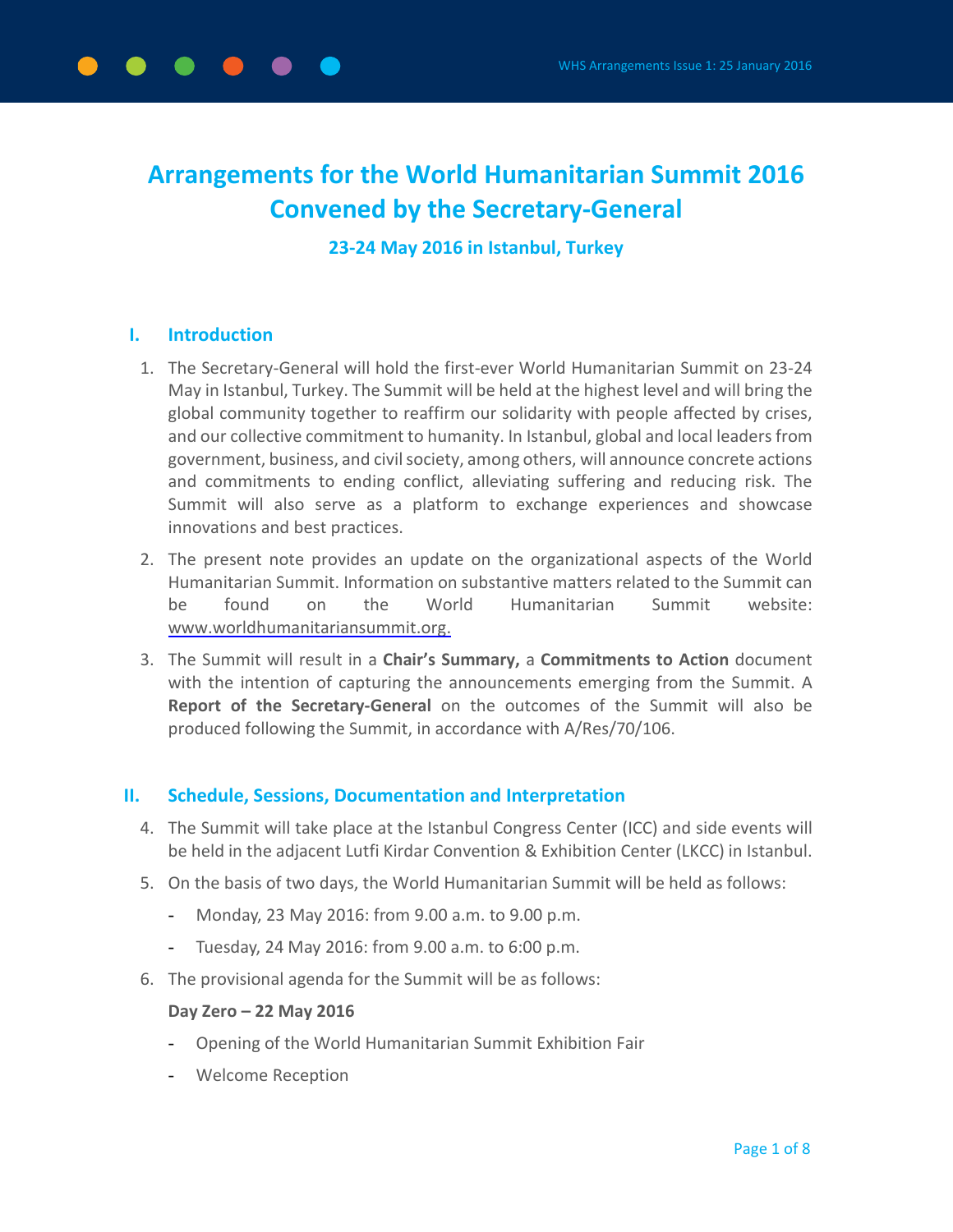

#### **Day One – 23 May 2016**

- Opening Ceremony and Plenary
- Member States and Other Stakeholders' Announcement Plenary
- High-Level Leaders' Roundtables (*roundtables will run in parallel with the plenary session*)
- Special Sessions (*sessions will run in parallel with the plenary session)*

#### **Day Two – 24 May 2016**

- Plenary Session
- Member States and Other Stakeholders' Announcement Plenary
- High-Level Leaders' Roundtables (*roundtables will run in parallel with the plenary session*)
- Special Sessions (*sessions will run in parallel with the plenary session)*
- Closing Plenary and Ceremony

In addition, the following events will take place in parallel with the main Summit programme:

- *Side Events:* To be held over the two days of the Summit in the LKCC.
- *World Humanitarian Summit Exhibition Fair and Innovation Marketplace***:** To commence as of 22 May and over the two days of the Summit in the ICC.
- 7. Efforts will be made to ensure geographic and gender balance in addition to the diversity of stakeholders at the highest level at all Summit proceedings and sessions.

## *Opening Ceremony and Plenary*

8. The World Humanitarian Summit will open with an opening plenary and ceremony, which will be held on 23 May 2016 in the ICC Auditorium. The opening ceremony and plenary will provide content and framing for the Summit. This session will feature opening statements and underscore the need for commitment for collective action. More information will be communicated in due course.

## *Member States and Other Stakeholders' Announcement Plenary*

9. The Member States and Other Stakeholders' Announcement Plenary will be for statements to be made by stakeholders to announce ambitious and action-oriented commitments aimed at furthering the priority action areasset out in the Report of the Secretary-General. The Announcement Plenary will continue over the course of the two days of the Summit and will be open to Heads of States or Governments and their representatives. It will also be open to other stakeholders, including high-level representatives of observers of the General Assembly, private sector, and civil society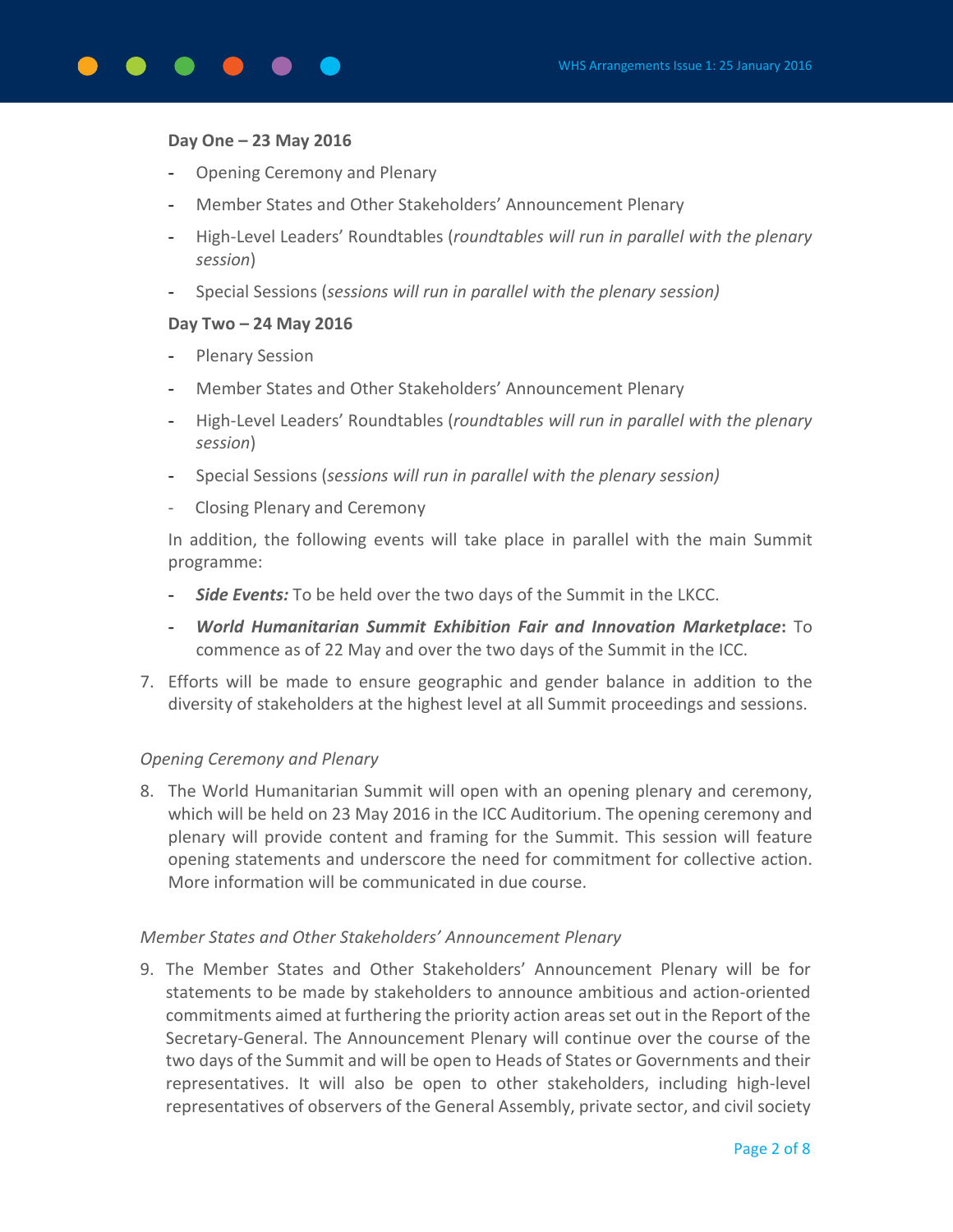organizations. For participating States and observers of the General Assembly, inscription on the list of speakers shall be on a first-come, first-served basis and in accordance with customary protocol, whereby precedence is given to Heads of State or Government, followed by other heads of delegation. For other stakeholders, speakers will be selected from among registered participants by the World Humanitarian Summit secretariat. Speakers list will be determined on a first-come, first-served basis, whereby precedence is given to heads of organizations, business and key stakeholders at the highest level of participation.

10.To ensure that all speakers have the opportunity to address the Announcement Plenary, interventions must be concise and not exceed (3) three minutes. Statements made by Heads of State and Governments and high-level representatives of other stakeholders will be made available on the World Humanitarian Summit website at the conclusion of the Summit. Further details on the speakerslist will be shared in due course.

## *High-Level Leaders' Roundtables*

- 11. The Summit will feature a number of High-Level Leaders' Roundtables. These sessions will run in parallel on both days. The High-Level Leaders' Roundtables will be interactive and multi-stakeholder in nature and will aim to rally support and commitments in support of the priority action areas outlined in the Secretary-General's Report.
- 12. Arrangements for speakers and registration for participation at these sessions will be communicated in due course. Pre-registration to attend these sessions will be required.
- 13. Commitments to action announced during each session will be reflected in the Chair's Summary and included in the Report of the Secretary-General to be released after the Summit.

#### *Special Sessions*

- 14. The Summit will also feature a number of Special Sessions organized at a high level around a number of thematic areas. The Special Sessions will be interactive and multistakeholder in nature and will seek commitments around a number of themes, including *financing, urban issues, and innovation*. Further details on the topics for the Special Sessions will be made available in **February 2016**.
- 15. Arrangements for speakers and registration for participation at these sessions will be communicated in due course. Pre-registration to attend these sessions will be required.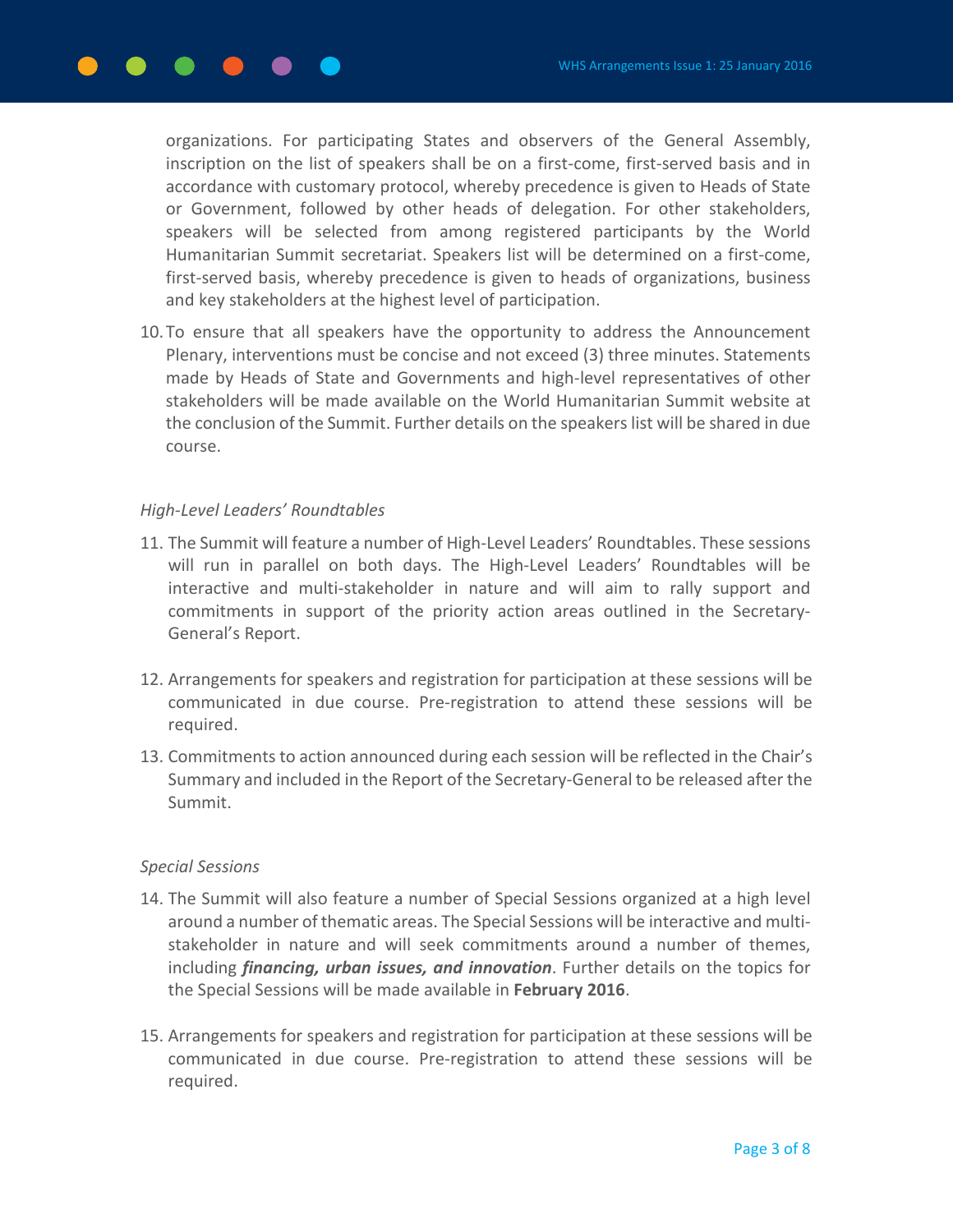16. Commitments to action and outcomes of each session will be reflected in the Chair's Summary and included in the Report of the Secretary-General to be released after the Summit.

### *Receptions, Luncheons, and Special Dinners*

17. The Secretary-General will host a Luncheon with Heads of State or Government, and other guests. The luncheon will be by invitation only. A number of other special events, including receptions, dinners and performances, will also be organized. Information on these events will be communicated in due course.

## *Plenary Session - Opening of Day Two*

18. A plenary session that will take place in the ICC Auditorium on 24 May 2016 and will mark the beginning of the second day of the Summit. The plenary will provide a highlevel overview of the outcomes of Day One and will inform discussions on Day Two of the Summit.

### *Closing Plenary and Ceremony*

19. The World Humanitarian Summit will end with a closing plenary and ceremony on 24 May 2016 in the ICC Auditorium. This session will feature concluding statements and will present the key commitments made at the Summit and outline the way forward beyond the Summit. The closing ceremony will mark the end of the proceedings.

## *Other Key Features of the Summit*

- (a) *Side Events*
- 20. A number of side events will be available to different stakeholders to organize briefings, seminars, workshops and panel discussions, in parallel to the World Humanitarian Summit main proceedings.
- 21. All applications for side events must be received online. Full application details and guidelines for organizing side events are available on the Summit website [\(www.worldhumanitariansummit.org\)](http://www.worldhumanitariansummit.org/). The deadline for receiving applications for side events is **12 February 2016**, and notification of acceptance will be communicated by **end -February 2016**. A comprehensive review process will be conducted to ensure diverse representation and geographical balance, with priority given to events with multi-stakeholder co-organization. Organizers are encouraged to ensure regional and gender balance within programming of events. For further information on side events, please contact [sideevents@whsummit.org.](mailto:sideevents@whsummit.org)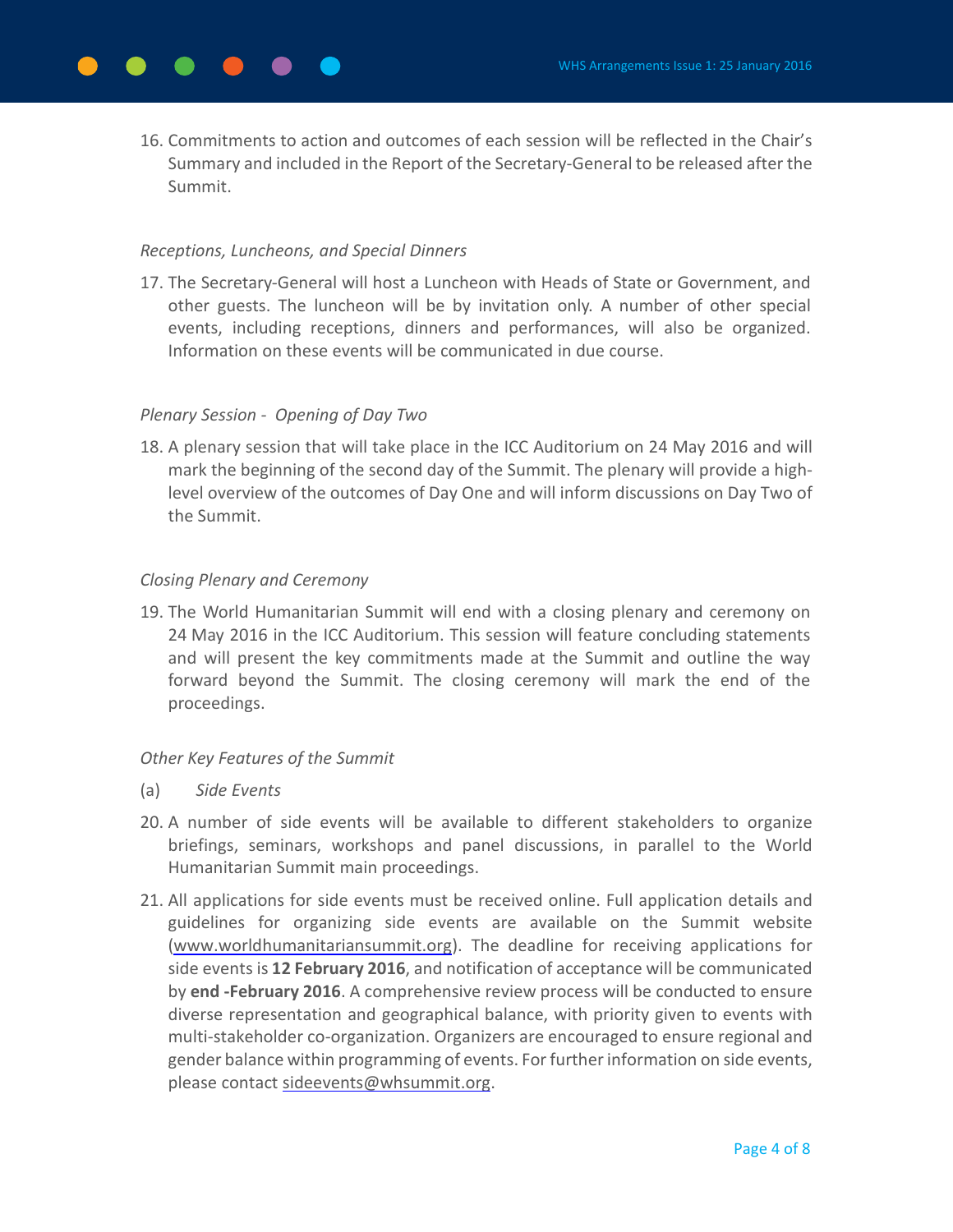#### (b) *World Humanitarian Summit Exhibition Fair and Innovation Marketplace*

- i. *Exhibition Fair*
- 22. The World Humanitarian Summit Exhibition Fair, held in the ICC, is dedicated to showcasing the work, products, and programmes of governments, organizations, agencies, companies, and other institutions in support of humanitarian action.
- 23. All Exhibition Fair applications must be received online. Full application details and guidelines for exhibiting in the Exhibition Fair are available on the Summit website [\(www.worldhumanitariansummit.org\)](http://www.worldhumanitariansummit.org/). A comprehensive review process will be applied for the selection of exhibitors. For further information on the Exhibition Fair, please contact [expo@whsummit.org.](mailto:expo@whsummit.org)
	- *ii. Innovation Marketplace*
- 24. The Innovation Marketplace will feature innovations and innovators that demonstrate practical applications of innovations, and new or improved products, services and processes that contribute to effective humanitarian action. A special emphasis on small innovations with high-impact from under-represented communities.
- 25. All Innovation Marketplace applications must be received online. Full application details and guidelines for exhibiting in the Innovation Marketplace are available on the Summit website [\(www.worldhumanitariansummit.org\)](http://www.worldhumanitariansummit.org/). A comprehensive review process will be applied for the selection of innovations. For further information on the Innovation Marketplace, please contact [innovate@whsummit.org.](mailto:innovate@whsummit.org)

## (c) *Commitments Platform*

26. Announcements of Commitments will be gathered online through an interactive Commitments Platform. The platform will allow governments, humanitarian organizations, businesses and regional, sub-regional and sub-national stakeholders, among others, to register commitments to action or to join existing initiatives in support of the priority action areas outlined in the Secretary-General's Report. More information on the Commitments Platform and how to register commitments will be available in due course. For further information on the commitments platform, please contact [commitment@whsummit.org.](mailto:commitment@whsummit.org)

#### *Statements, Documentation and Interpretation*

27. The Secretary-General of the United Nations is committed to making the World Humanitarian Summit carbon neutral. Accordingly, paperless services will be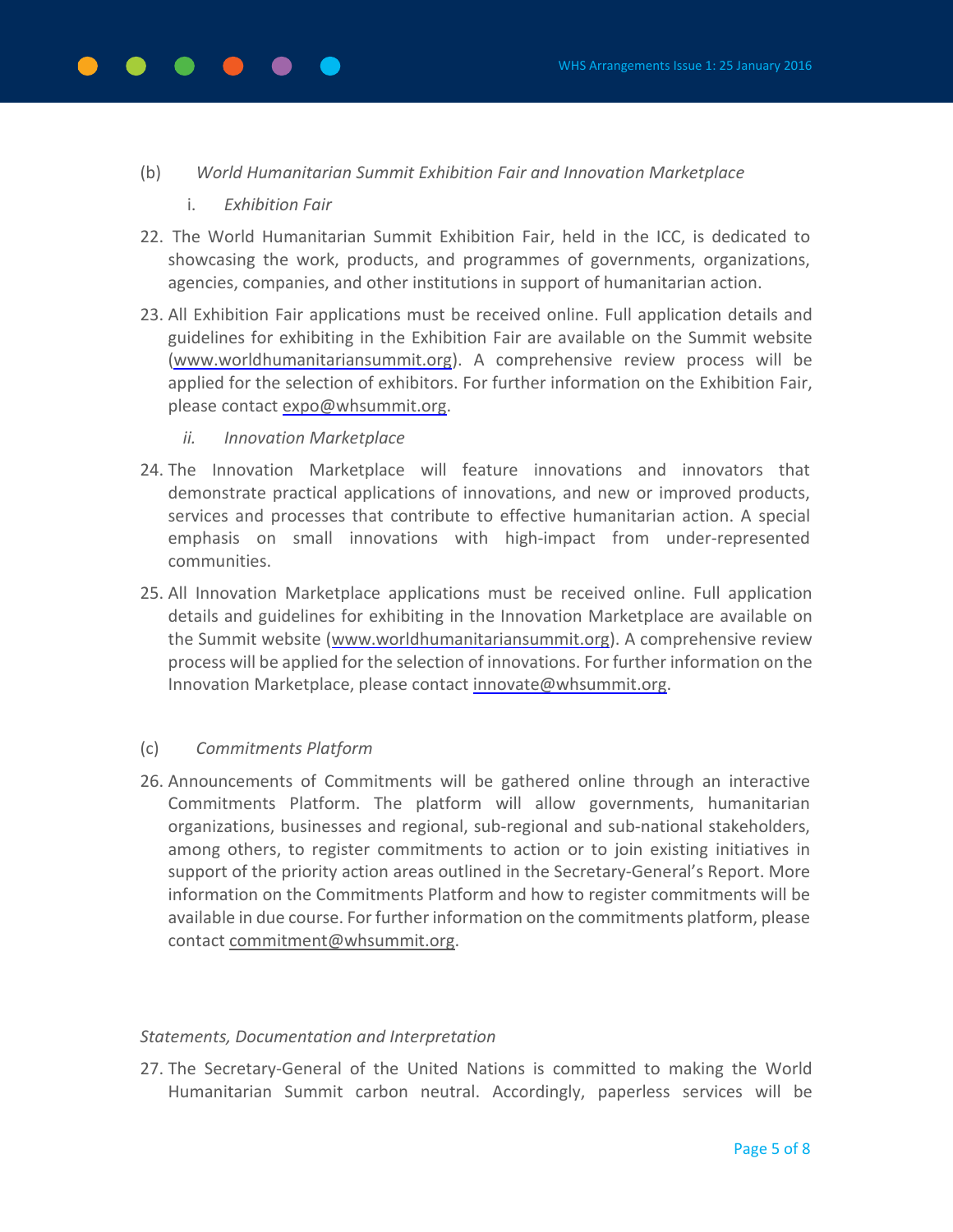available, and all participants are encouraged to avoid distributing printed material. All statements by participants and other material can be made available electronically on the World Humanitarian Summit website: [www.worldhumanitariansummit.org.](http://www.worldhumanitariansummit.org/)

- 28. Interventions made in any of the (6) official languages of the United Nations, as well as in Turkish, will be interpreted into the official languages of the United Nations. Speakers may also make an intervention in a language other than the official languages, requiring the delegation in question to provide an interpreter to work from the non-official into an official language. Detailed arrangements for non-official language interpretation must be made in advanced through the World Humanitarian Summit secretariat.
- 29. In accordance with the practice followed at previous United Nations conferences, the official documentation of the Summit will include documents issued before, during and after the Summit. Documents will be made available in all (6) six official languages of the United Nations. A limited number of documents will be made available during the Summit proceedings. In accordance with the practice followed at previous United Nations conferences, the Report of the Secretary-General following the Summit will include outcomes of the Summit in accordance with General Assembly resolution A/RES/70/106. Summaries of the proceedings will be captured in a Chair's Summary and a Commitments to Action Report.

## **III. Protocol Accreditation and Access Management**

- 30. Accreditation of official delegations and members of parties of Heads of State and Government, Crown Princes and Princesses and Vice-Presidents will be carried out by the United Nations Protocol and Liaison Service. Accreditation will open the **end of March** through **mid-May**. Detailed information on Member State and Government accreditation will be communicated to permanent missions/observers and offices in New York through a Note Verbale in due course. All information on accreditation will be posted on the protocol website https://www.un.int/protocol/.
- 31. Accreditation of other stakeholders, including affected communities, civil society, the private sector, will be carried out by the United Nations Non-Governmental Liaison Service (UN-NGLS) via an online registration and accreditation process. For further information on stakeholder accreditation, please contact participate@whsummit.org.
- 32. During the Summit, access to the ICC Auditorium as well asto selected Summit spaces will be restricted. Access will require a regular Summit pass in addition to a secondary special events pass. Further details on access to various parts of the venue will be made available in due course.

## **IV. Participants**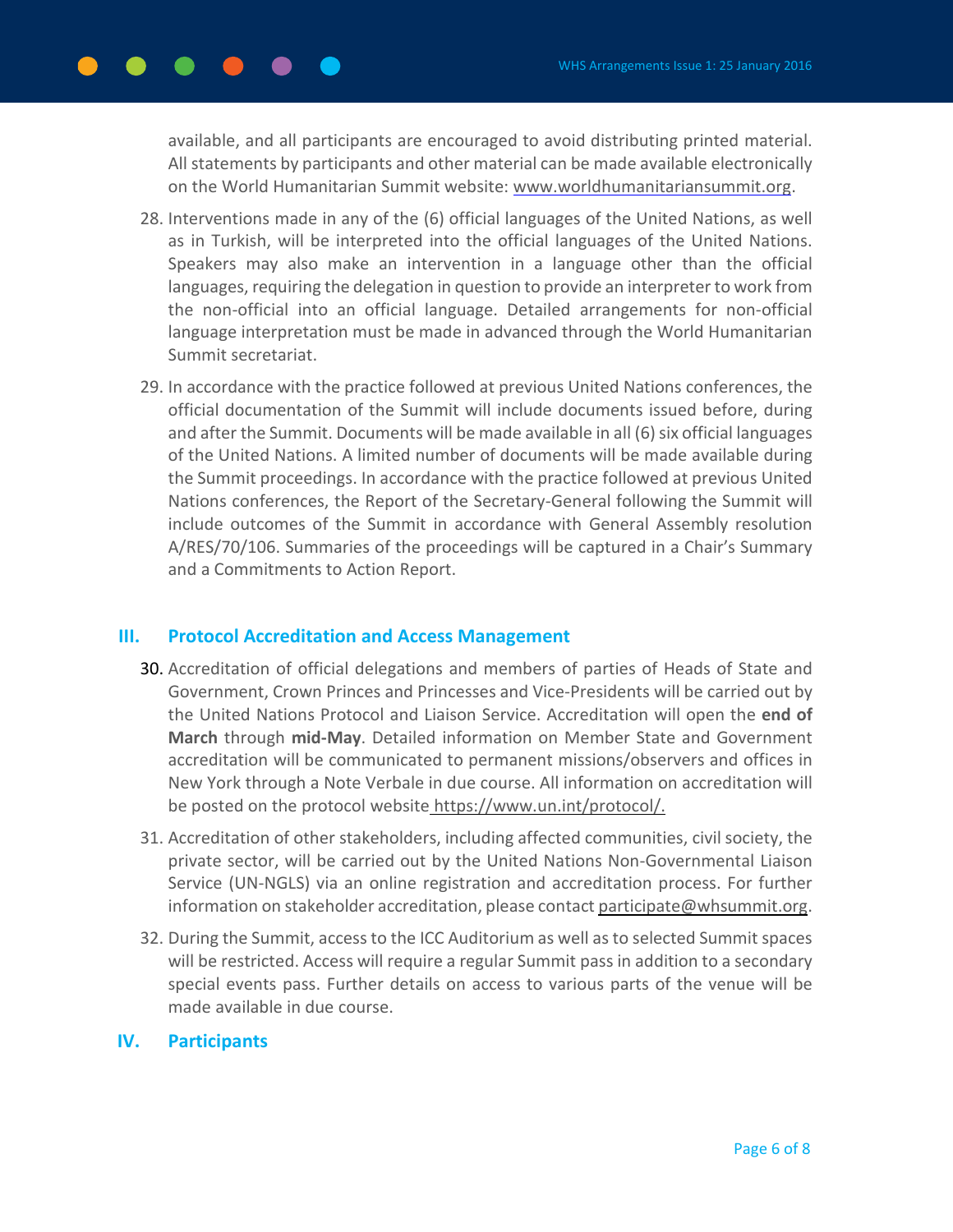33. The Summit will be convened on the initiative and under the chairmanship of the Secretary-General of the United Nations. Participation will be open to the following:

## a. *Member States, Observers and Others*

The Summit will be open to participation by all Member States of the United Nations or members of specialized agencies or of the International Atomic Energy Agency, as well as intergovernmental and other entities having received a standing invitation from the General Assembly to participate as observers in the sessions and the work of all international conferences convened under its auspices. Participation will be expected at the highest level. Letters of invitation were dispatched in early-January 2016.

# b. *Organizations of the United Nations System*

Specialized Agencies and Related Organizations, United Nations funds and programmes, members of the Inter-Agency Standing Committee, the regional commissions and their associate members, the international and regional financial institutions and other stakeholders, are invited to actively participate at the Summit. Participation will be expected at the highest level. Letters of invitation were dispatched in early-January 2016.

# c. *Other Stakeholders*

Non-governmental organizations and other stakeholders, including those that are in consultative status with the Economic and Social Council, are invited to apply to participate in the deliberations of the Summit. In addition, the Summit will be open to representatives of non-governmental organizations and other stakeholders, including affected communities, youth, religious leaders, and the private sector, that are not in consultative status with the Economic and Social Council. All stakeholders will be selected based on a competitive nomination and application process. Letters of invitation for nominated participants will be dispatched early-February 2016.

# *Sponsorship of Participants*

34. The World Humanitarian Summit secretariat will make arrangements to facilitate the balanced representation of participants from developing countries at the Summit. In this regard international and bilateral donors and other Member States and entities in a position to do so are invited to considersupporting the attendance of participants from developing countries, inter alia, through contributions to the World Humanitarian Summit secretariat. For more information on how to contribute, please contact at [sponsor@whsummit.org.](mailto:sponsor@whsummit.org)

# **V. Media Arrangement and Services**